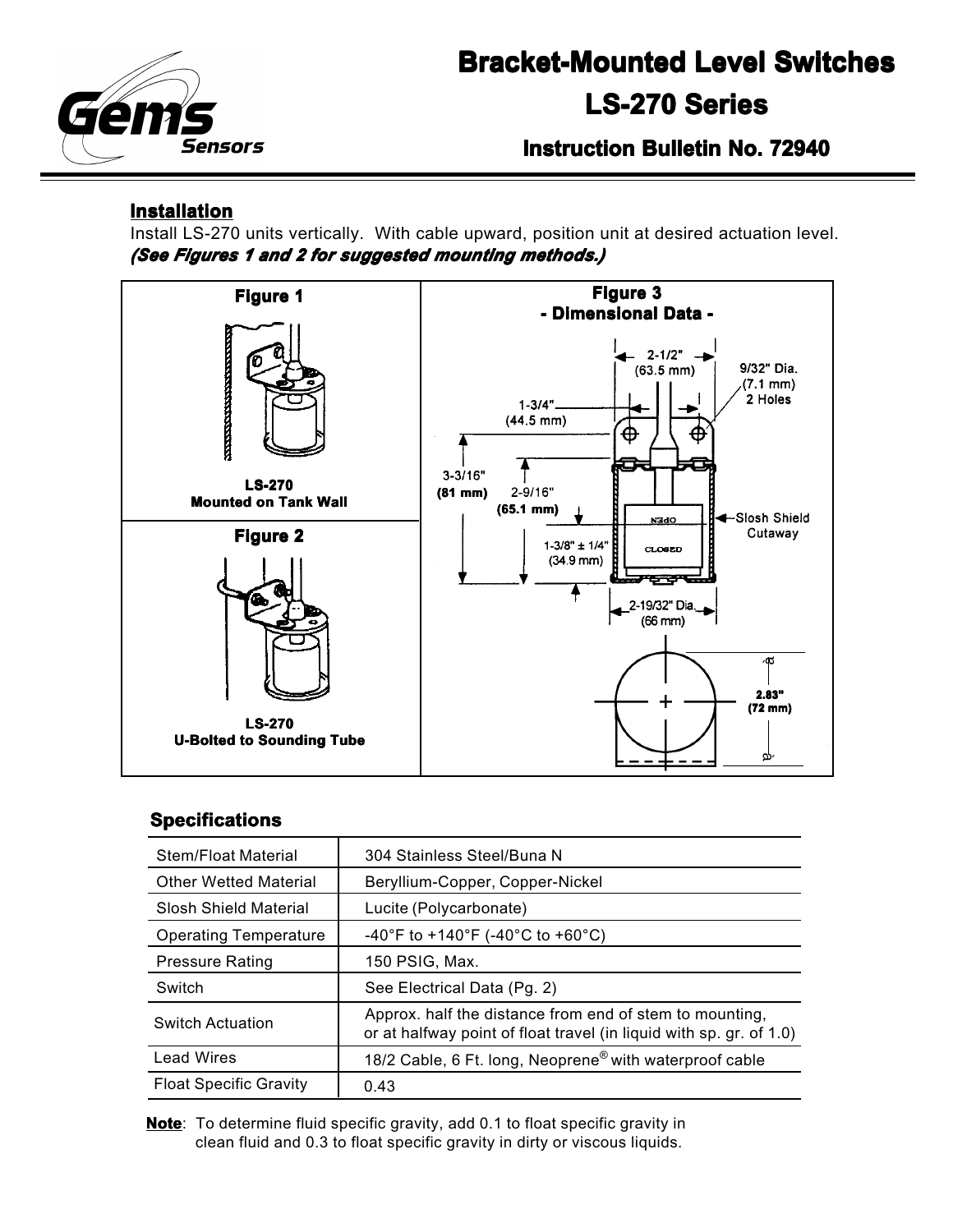# **Electrical Data**

Standard reed switches in GEMS level switches are hermetically-sealed, magnetically actuated, makeand-break type. Switches are SPST or SPDT. See the *"Switch Rating" chart below* for maximum load characteristics of GEMS level switches.

| <b>VA</b>                | <b>Volts</b> | <b>Amps AC</b> | <b>Amps DC</b>  |
|--------------------------|--------------|----------------|-----------------|
| 10<br><b>General Use</b> | $0 - 50$     | $\cdot$ 2      | .13             |
|                          | 100          | N.A.           | .1              |
|                          | 120          | .08            | N.A.            |
| 20<br><b>General Use</b> | $0 - 30$     | .4             | .3              |
|                          | 120          | .17            | .13             |
|                          | 240          | .08            | .06             |
| 50<br><b>General Use</b> | $0 - 50$     | 0.5            | 0.5             |
|                          | 120          | $\cdot$        | $\cdot$         |
|                          | 240          | $.2\,$         | $.2\phantom{0}$ |
| $100*$                   | $0 - 50$     | .25            | .25             |
|                          | 120          | $.8**$         | N.A.            |
|                          | 240          | $\cdot$        | N.A.            |

## **Switch Ratings - Maximum Resistive Load**

\* Level switch units with 100 VA switches are not U.L. recognized or CSA approved

\*\* Limited to 50,000 operations

# **Typical Wiring Diagram - SPST Switch**



**To Select Switch Operation** ... LS-270 units are supplied with SPST switch N.C. or N.O. (dry). To convert switch operation: Remove grip ring and cap from unit, invert float on stem and reassemble unit.

**Maintenance** ... Elastomer seals in sensor and cable are subject to deterioration and aging and should be periodically checked. Life expectancy of seals varies with application.

For an occasional cleaning when excessive contamination is present in the liquid: Remove float as shown in Figure 4. Wipe down components and reassemble unit.

**CAUTION: CAUTION:** Be sure to reassemble float with same end upward on stem.

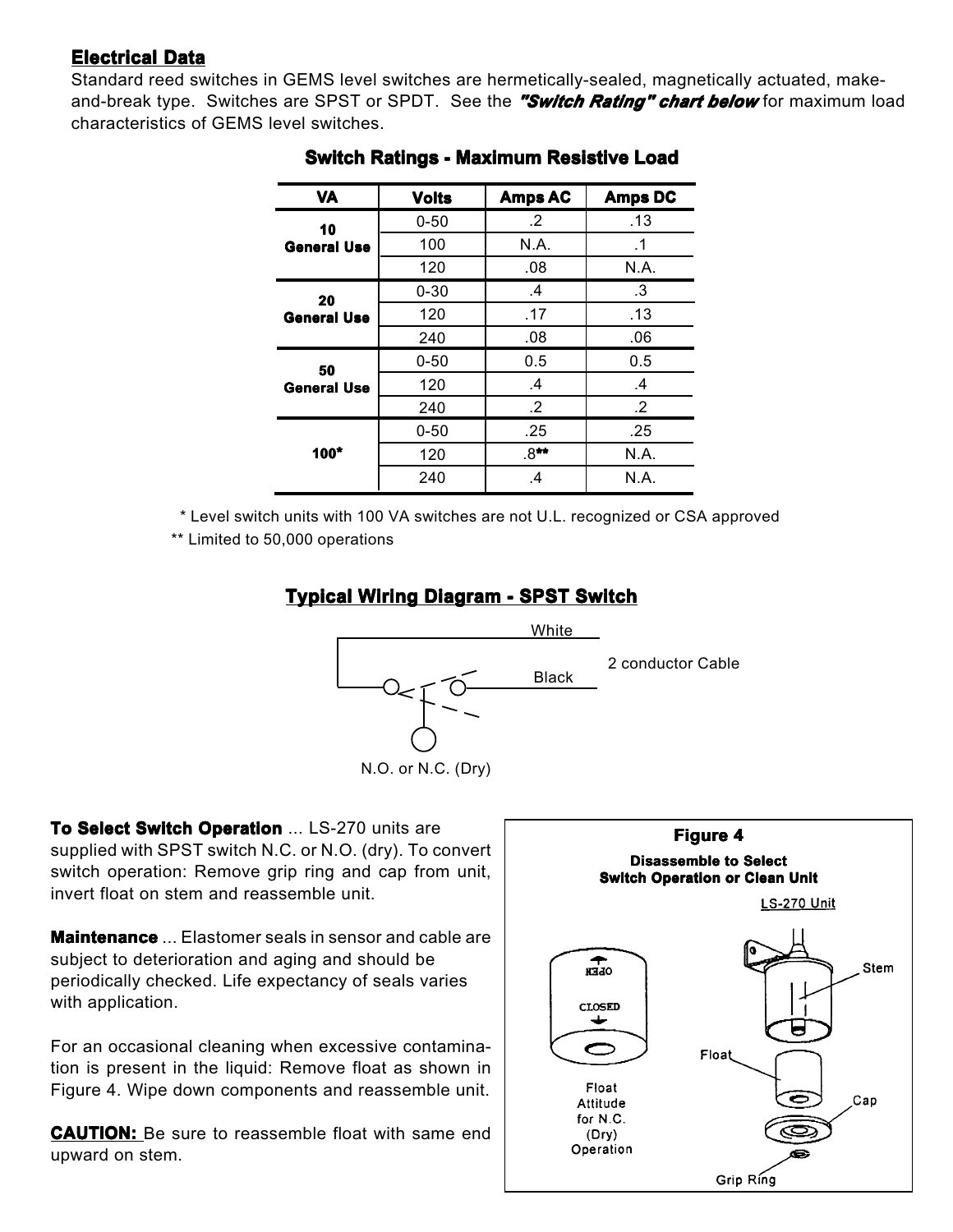#### **Reed Switch Protection**

When switching inductive loads such as relays, solenoids, and transformers, reed switch contacts require protection to ensure long, dependable life. When current is interrupted, the inductive load generates a high voltage which can appear across the switch contacts and result in an arc. Arcing can cause the contacts to burn, weld or stick. The purpose of protection circuits is to prevent arcing by dissipating the voltage through an alternate path.

# **Recommended Protection**

#### **D.C.**

A 1N4004 diode (or equivalent) connected cathode to positive *(See Figure 5) Figure*  is recommended. The diode does not conduct when the load is energized, but conducts and shunts out the generated voltage when the switch opens.

#### **A.C.**

A resistor and capacitor, connected in parallel with the switch *(See Figure 6) Figure 6)* is recommended. The capacitor is a high impedance to 50/60 Hz, but is essentially a short circuit to high frequencies of generated voltages.

#### **Transients**

Transient suppressors or varistors may also be used to dissipate the transient and protect the switch contacts. The devices in the table below may be used for selection.

|              | <b>Maximum Ratings (25°C)</b> |              |                  |                     |  |  |
|--------------|-------------------------------|--------------|------------------|---------------------|--|--|
|              | <b>Continuous</b>             |              | <b>Transient</b> |                     |  |  |
|              | <b>RMS</b>                    | <b>DC</b>    | <b>Energy</b>    | <b>Peak Current</b> |  |  |
|              |                               |              |                  |                     |  |  |
|              | <b>Volts</b>                  | <b>Volts</b> | <b>Joules</b>    | <b>Amperes</b>      |  |  |
| <b>V47A7</b> | 30                            | 38           | 8.8              | 1,000               |  |  |
| V250LA20A    | 250                           | 330          | 72               | 4,500               |  |  |
| V120LA20A    | 130                           | 175          | 70               | 6,500               |  |  |